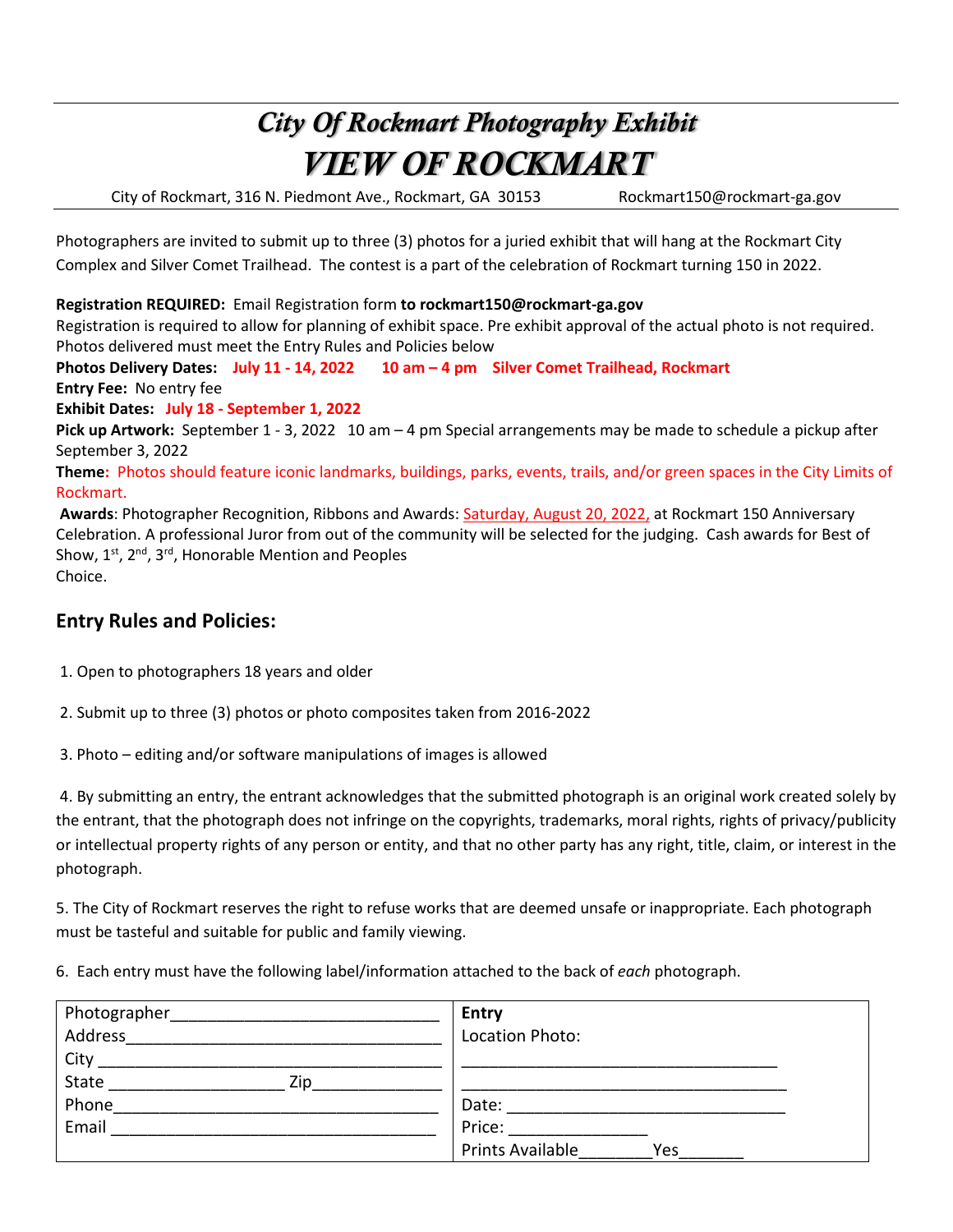| <u>standard and the state of the state of the state of the state of the state of the state of the state of the sta</u> |  |
|------------------------------------------------------------------------------------------------------------------------|--|
|                                                                                                                        |  |
|                                                                                                                        |  |
|                                                                                                                        |  |
|                                                                                                                        |  |

7. Unless the photographer requests otherwise (in writing), images may be used for the purpose of publicity in print or on the Internet by the City of Rockmart The photographer will maintain the copyright for his/her photo.

8. Photos must be framed; ready for hanging; minimum size 11 x14 framed. A gallery wrapped canvas does not need to be framed.

9. If photo or prints are listed for sale, the photographer will handle all sales. Buyers will be able to take possession of the work at the end of the exhibit.